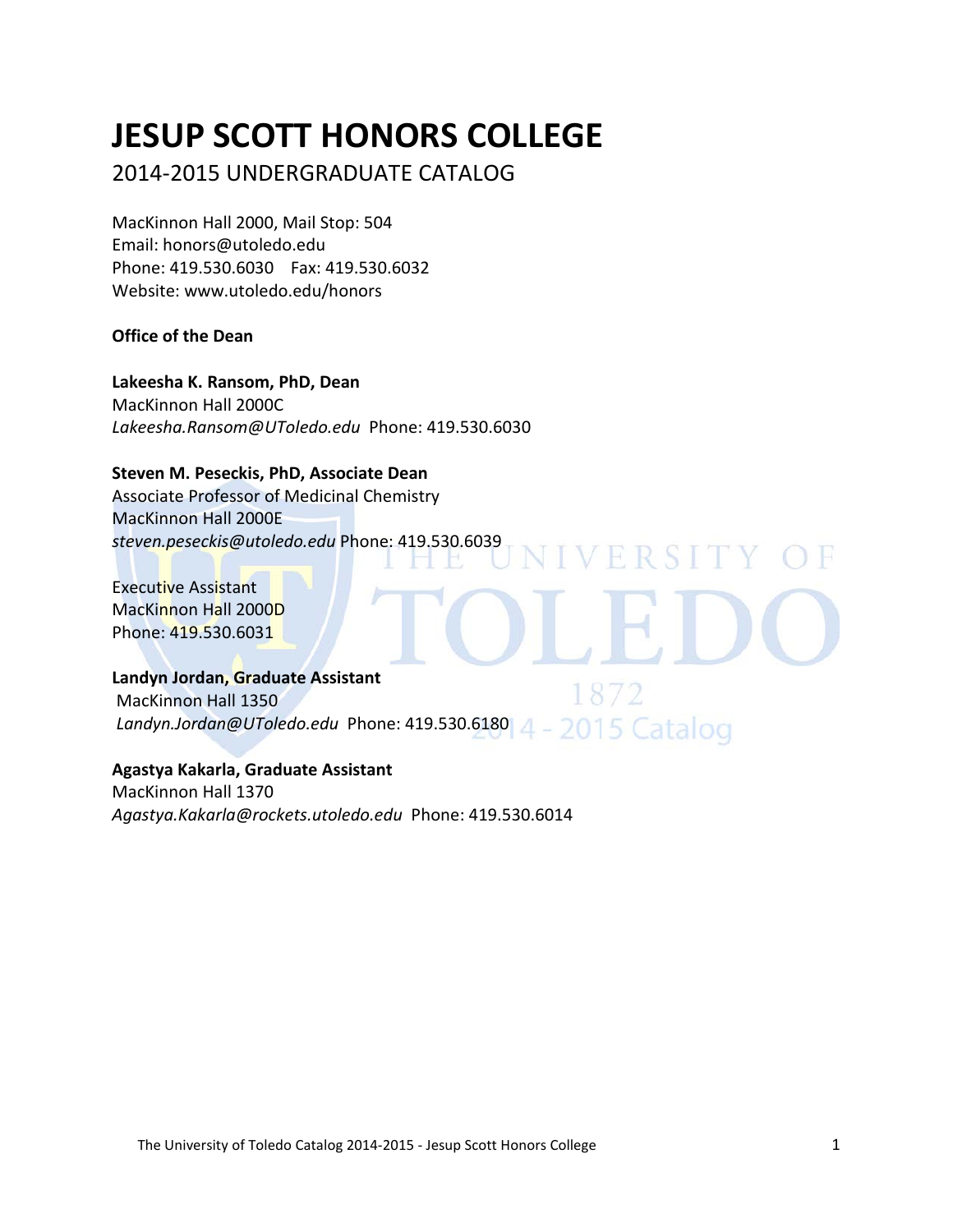#### **Office for Undergraduate Research**

**Larry Connin, PhD** Administrative Coordinator, Associate Director of Undergraduate Research MacKinnon Hall 1010D *larry.connin@utoledo.edu* Phone: 419.530.6037

**Thomas Kvale, PhD** Director, Office of Undergraduate Research MacKinnon Hall 1010A [Thomas.Kvale@utoledo.edu](mailto:Thomas.Kvale@utoledo.edu) Phone: 419.530.2980

#### **Jennifer Lucius**

Graduate Assistant MacKinnon Hall 1010 A *[Jennifer.Lucius@rockets.utoledo.edu,](mailto:Jennifer.Lucius@rockets.utoledo.edu)* 419.530.2983

# **Success Coaches**

**Malaika Bell, MA** Honors Coach MacKinnon Hall 1350 *Malaika-beauta.Bell@UToledo.Edu* Phone: 419.530.6066

E UNIVERSITY

1872

#### **Aleiah Jones, MA**

Honors Coach 2014 - 2015 Catalog MacKinnon Hall 1350 *Aleiah.Jones@UToledo.Edu* Phone: 419.530.6054

## **Josh Martin, MA**

Honors Coach MacKinnon Hall 1350 *Joshua.Martin2@UToledo.Edu* Phone: 419.530.6180

**Gentry Willis** Honors Coach MacKinnon Hall 1350 *gentry.willis@UToledo.Edu* Phone: 419.530.6179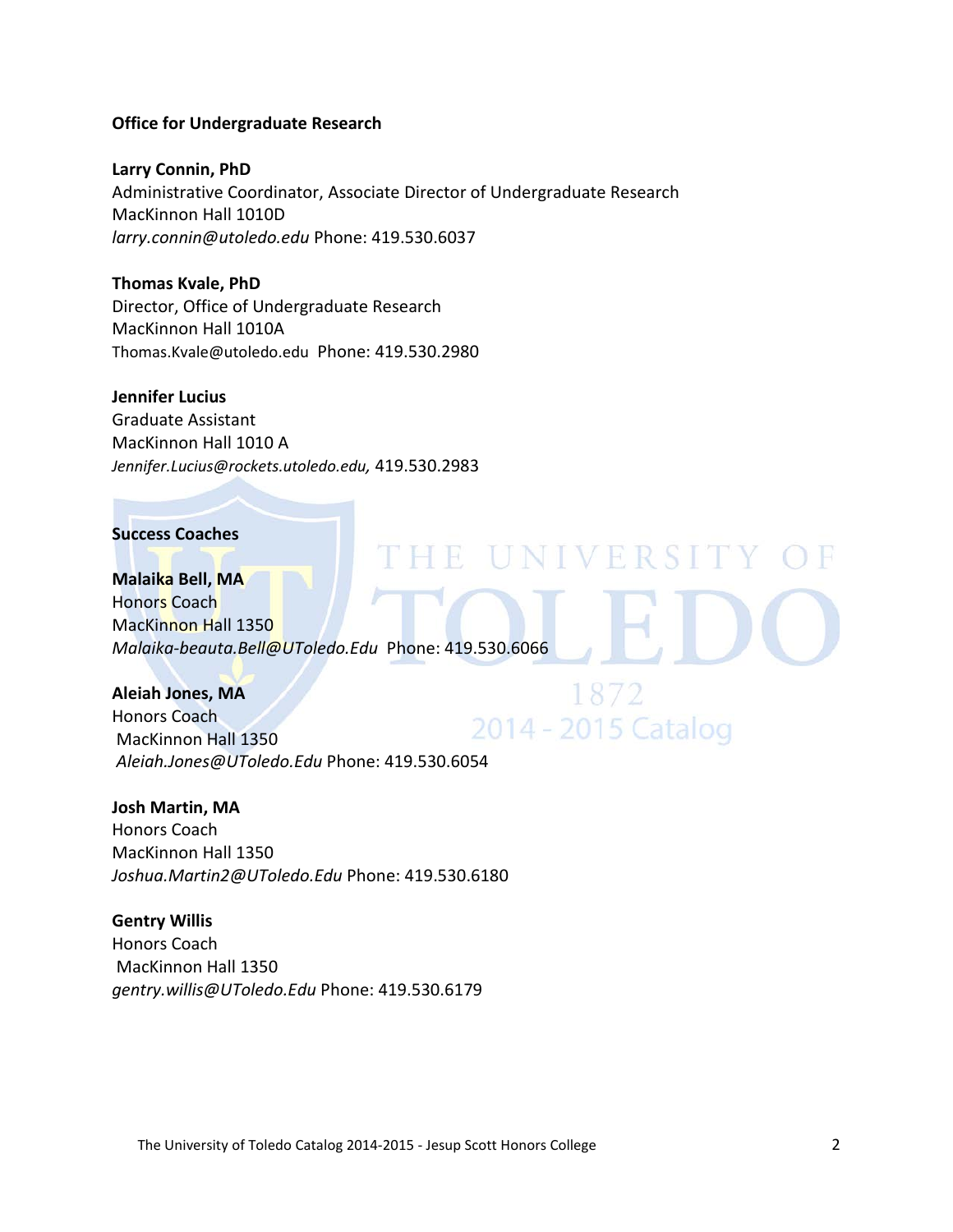#### **FACULTY**

**Page Armstrong, PhD** Lecturer and Director, Honors Living Learning Community MacKinnon Hall 1370 *page.armstrong@utoledo.edu* Phone: 419.530.6059

**Barbara A. Mann, PhD** Associate Professor of Humanities MacKinnon Hall 1010C *barbara.mann@utoledo.edu* Phone: 419.530.2402

#### **Ashley Pryor, PhD**

Associate Professor of Humanities MacKinnon Hall 1010B *ashley.pryor@utoledo.edu* Phone: 419.530.2635

# **Glenn Sheldon, PhD**

Professor of Humanities MacKinnon Hall 1010F  $-1$ *glenn.sheldon@utoledo.edu* Phone: 419.530.3261

**Mary Templin, PhD** Associate Lecturer MacKinnon Hall 1010E *mary.templin@utoledo.edu* Phone: 419.530.6038

**Mission Statement**: The Jesup Scott Honors College offers enhanced academic and experiential opportunities to highly motivated and talented students in all of the undergraduate colleges at the University of Toledo. The Honors College provides a nurturing and challenging higher education experience within a small-group learning and intensive coaching environment that is conducive to growth and discovery in an atmosphere of intellectual and cultural diversity.

V H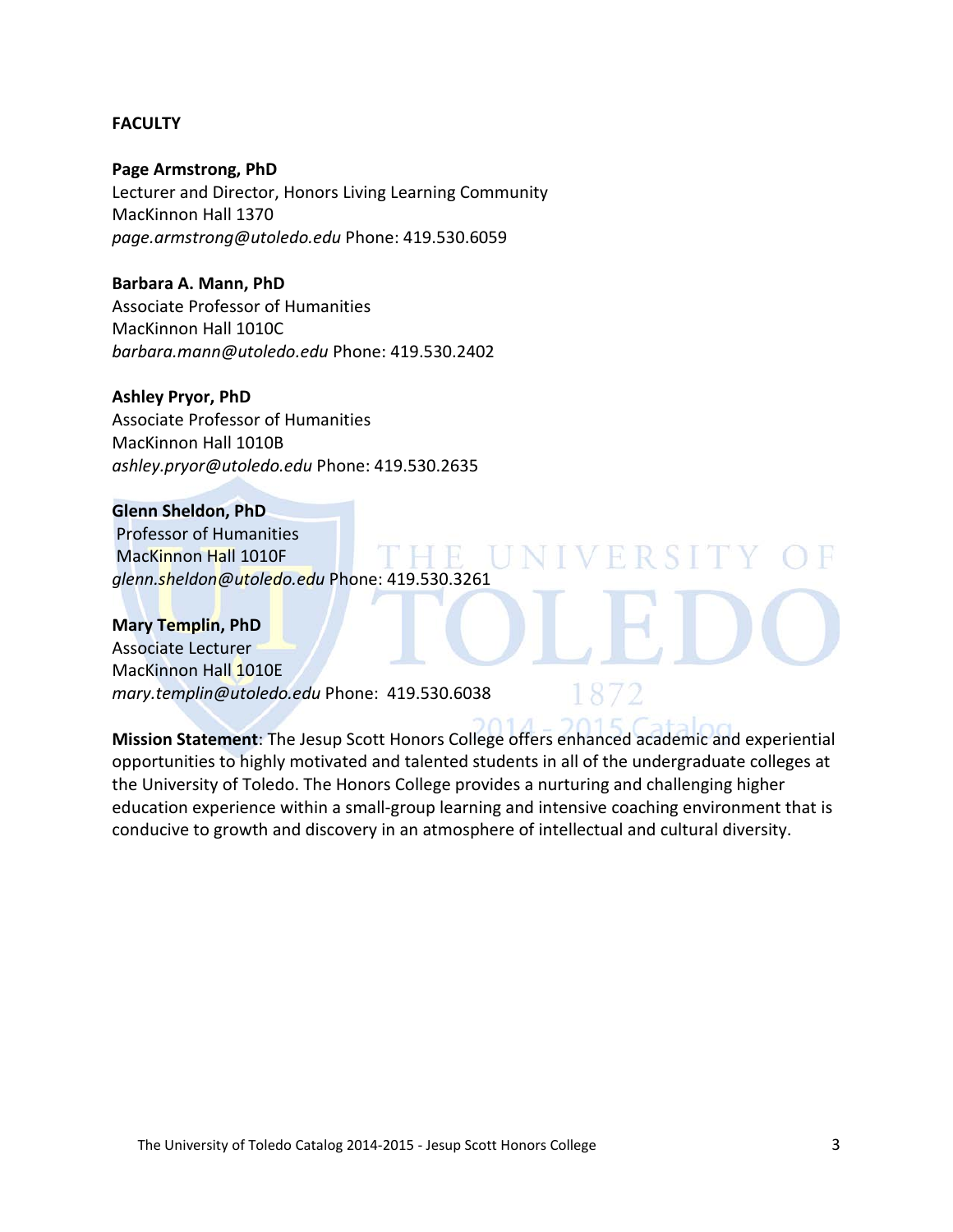# **Admission Requirements**

#### **Direct from High School Student**

- High school GPA and ACT test score indicative of a well-prepared student, which MUST meet the required *minimum* of BOTH a 3.5 high school GPA and a 25 ACT/1150 SAT test score.
- Academic credentials should be combined with a significant high school leadership and/or work experience that indicates a high level of motivation and performance that could translate into high academic performance at the university
- Student must apply to the Jesup Scott Honors College when filling out the general UT application and then must complete the supplemental Honors College application form.

#### **Current UT Student**

- Cumulative college GPA of 3.3
- Completed *at least* 15 credit hours of college classes but *no more than* 60 credit hours
- Must contact an Honors College Success Coach (419-530-6030) to obtain and fill out the Honors College application form for *current* students.

1872

2014 - 2015 Catalog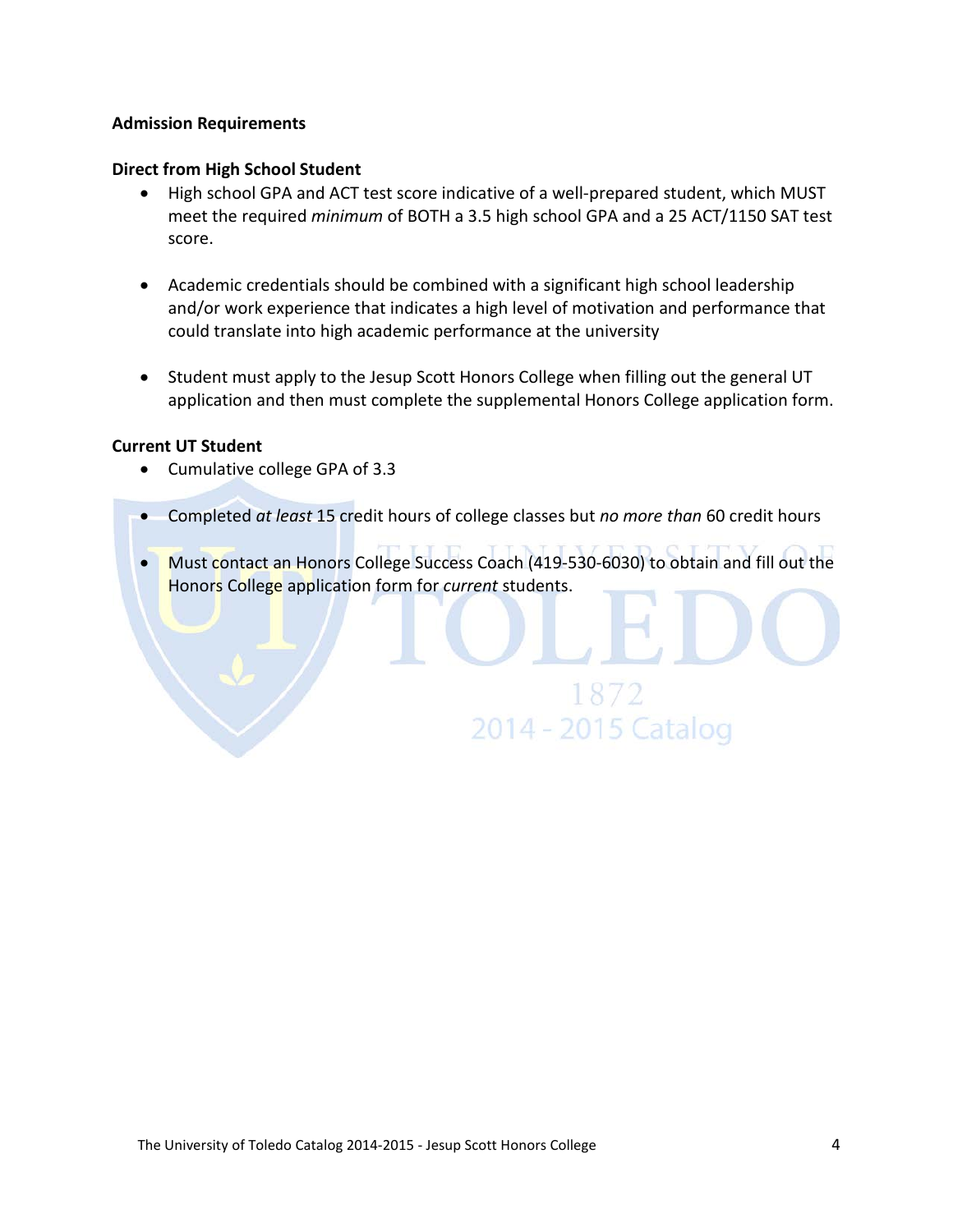# **Jesup Scott Honors College Program**

In order to graduate with the Honors College diploma and medallion, a student must:

- Complete all requirements for an approved degree program within the college of his or her major.
- Complete a minimum of 33 semester hours of Honors courses. Honors courses are of two kinds:
	- o those offered by the Honors College and
	- o those offered by various departments and colleges.
- Of the 33 hours required, six semester hours of Ideas, Innovation, & Society (HON 1010 and HON 1020) must be completed by all Honors College students.
- Depending upon the student's college and major, the remaining Honors hours may include:

a. HON 2020 (Multicultural Literatures: The North American Experience) or HON 2030 (Multicultural Literatures: The Non-European World).

b. One or more of the Honors upper-division interdisciplinary seminars offered through the Honors College (HON 4950 and 4960).

c. General education courses offered as Honors.

- d. Honors courses offered in the student's major. 5 Catalog
- e. Non-Honors courses contracted with the course instructor for Honors credit.
- Earn a minimum overall GPA of 3.3.
- Complete an Honors thesis or project.
- Complete any additional requirements for Honors set by the major department or college of the major.

**Honors College Learning Contracts**: Through an Honors Learning Contract an instructor and a University Honors College student agree on a more intensive and extensive exploration of course material in a non-honors course. By successfully fulfilling the agreement spelled out in the Honors Learning Contract, the student receives Honors credit for the course.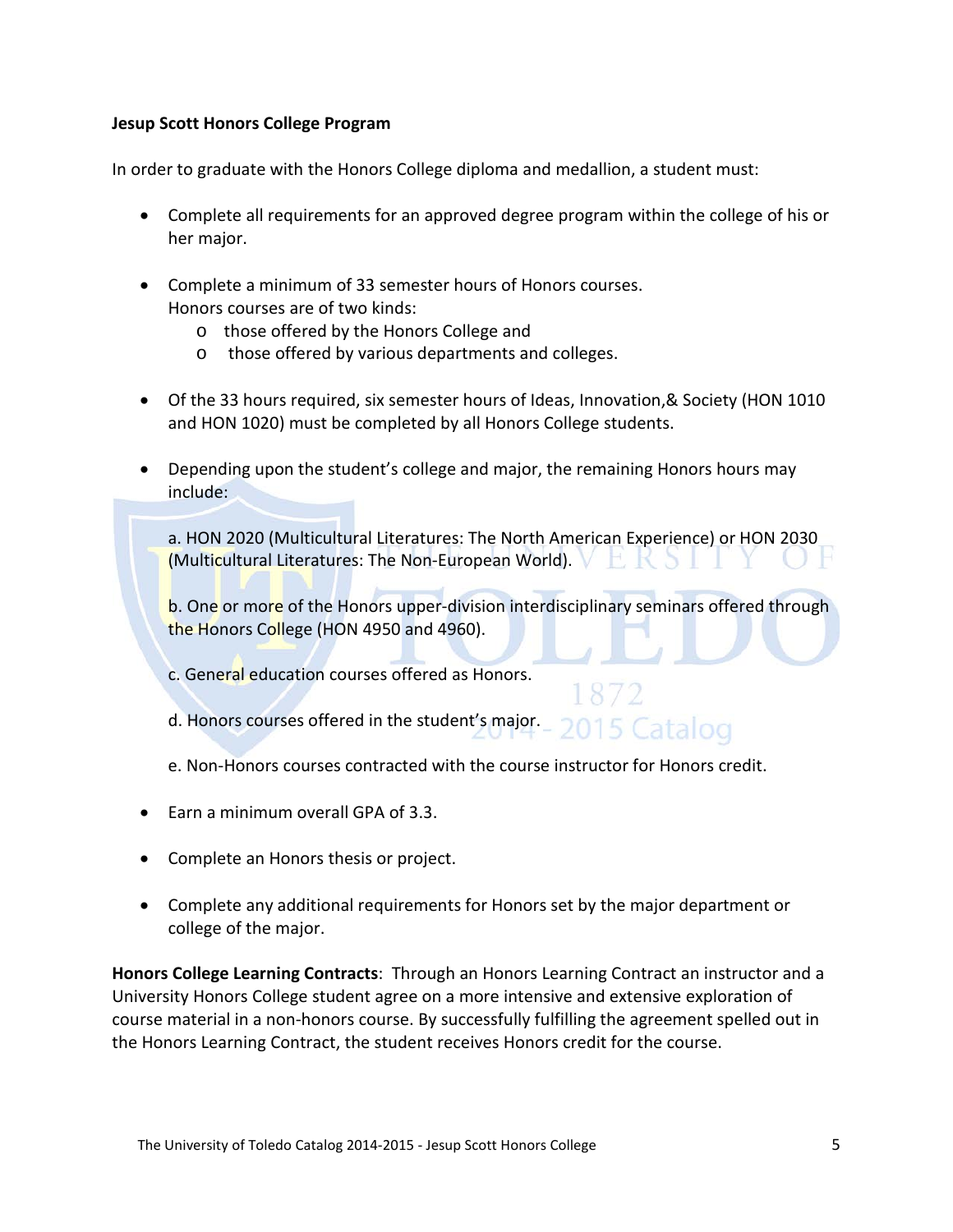|                                                                 | <b>BUS</b><br>Yes | <b>CALL</b><br>Yes | CoCA<br>Yes | <b>ENG</b><br>Yes | <b>HS</b><br>Yes | <b>JHCoE</b><br>Yes | <b>LLSS</b><br>Yes | <b>NSM</b><br>Yes |
|-----------------------------------------------------------------|-------------------|--------------------|-------------|-------------------|------------------|---------------------|--------------------|-------------------|
| Ideas,<br>Innovation, &<br>Society I and II<br>(HON 1010, 1020) |                   |                    |             |                   |                  |                     |                    |                   |
| Multicultural<br>Literatures<br>(HON 2020, 2030)                | One               | One                | One         | None              | One              | One                 | One                | One               |
| <b>Honors Senior</b><br><b>Seminars</b><br>(HON 4950, 4960)     | One               | None               | Two         | None              | Two              | Two                 | Two                | Two               |
| <b>Total Honors</b><br><b>Hours</b>                             | 33                | 33                 | 33          | 33                | 33               | 33                  | 33                 | 33                |
| <b>Honors Capstone</b><br>Thesis or Project                     | Yes               | Yes                | Yes         | Yes               | Yes              | Yes/                | Yes                | Yes               |
| <b>Cumulative</b><br><b>Grade Point</b><br>Average              | 3.3               | 3.3                | 3.3         | 3.3               | 3.3              | 3.3                 | 3.3                | 3.3               |
| Department<br><b>Honors Required</b>                            | N/A               | N/A                | Yes         | N/A               | N <sub>o</sub>   | No.                 | Yes                | Yes               |

#### **Jesup Scott Honors College Diploma Requirements by Degree Granting College**

BUS: College of Business and Innovation CALL: College of Adult and Lifelong Learning CoCA: College of Communication and the Arts ENG: College of Engineering HS: College of Health Sciences JHCoE: Judith Herb College of Education' LLSS: College of Language, Literature, and Social Sciences NSM: College of Natural Sciences and Mathematics NURS: College of Nursing PHM: College of Pharmacy and Pharmaceutical Sciences SJHS: College of Social Justice and Human Services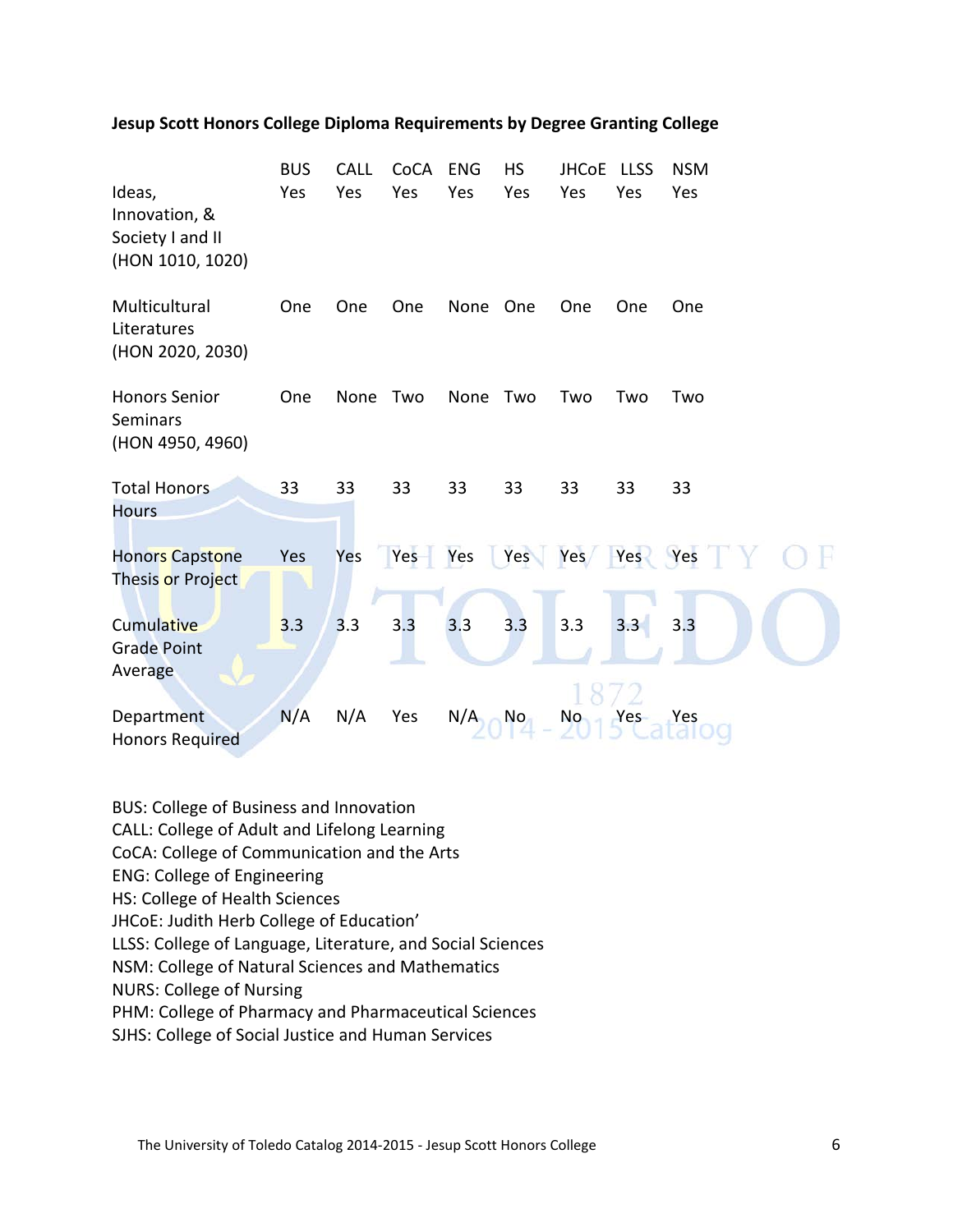# **Jesup Scott Honors College Diploma Requirements by Degree Granting College**

|                                                                 | <b>NURS</b> | PHM  | <b>SJHS</b> |                     |      |       |  |
|-----------------------------------------------------------------|-------------|------|-------------|---------------------|------|-------|--|
| Ideas,<br>Innovation, &<br>Society I and II<br>(HON 1010, 1020) | Yes         | Yes  | Yes         |                     |      |       |  |
| Multicultural<br>Literatures<br>(HON 2020, 2030)                | <b>Both</b> | None | One         |                     |      |       |  |
| <b>Honors Senior</b><br><b>Seminars</b><br>(HON 4950, 4960)     | One         | None | Two         |                     |      |       |  |
| <b>Total Honors</b><br><b>Hours</b>                             | 33          | 33   | 33          |                     |      |       |  |
| <b>Honors Capstone</b><br>Thesis or Project                     | Yes         | Yes  | Yes         |                     |      | ERSIT |  |
| <b>Cumulative</b><br><b>Grade Point</b><br>Average              | 3.3         | 3.3  | 3.3         |                     | 1872 |       |  |
| Department<br><b>Honors Required</b>                            | N/A         | Yes  | No          | 2014 - 2015 Catalog |      |       |  |

BUS: College of Business and Innovation CALL: College of Adult and Lifelong Learning CoCA: College of Communication and the Arts ENG: College of Engineering HS: College of Health Sciences JHCoE: Judith Herb College of Education' LLSS: College of Language, Literature, and Social Sciences NSM: College of Natural Sciences and Mathematics NURS: College of Nursing PHM: College of Pharmacy and Pharmaceutical Sciences SJHS: College of Social Justice and Human Services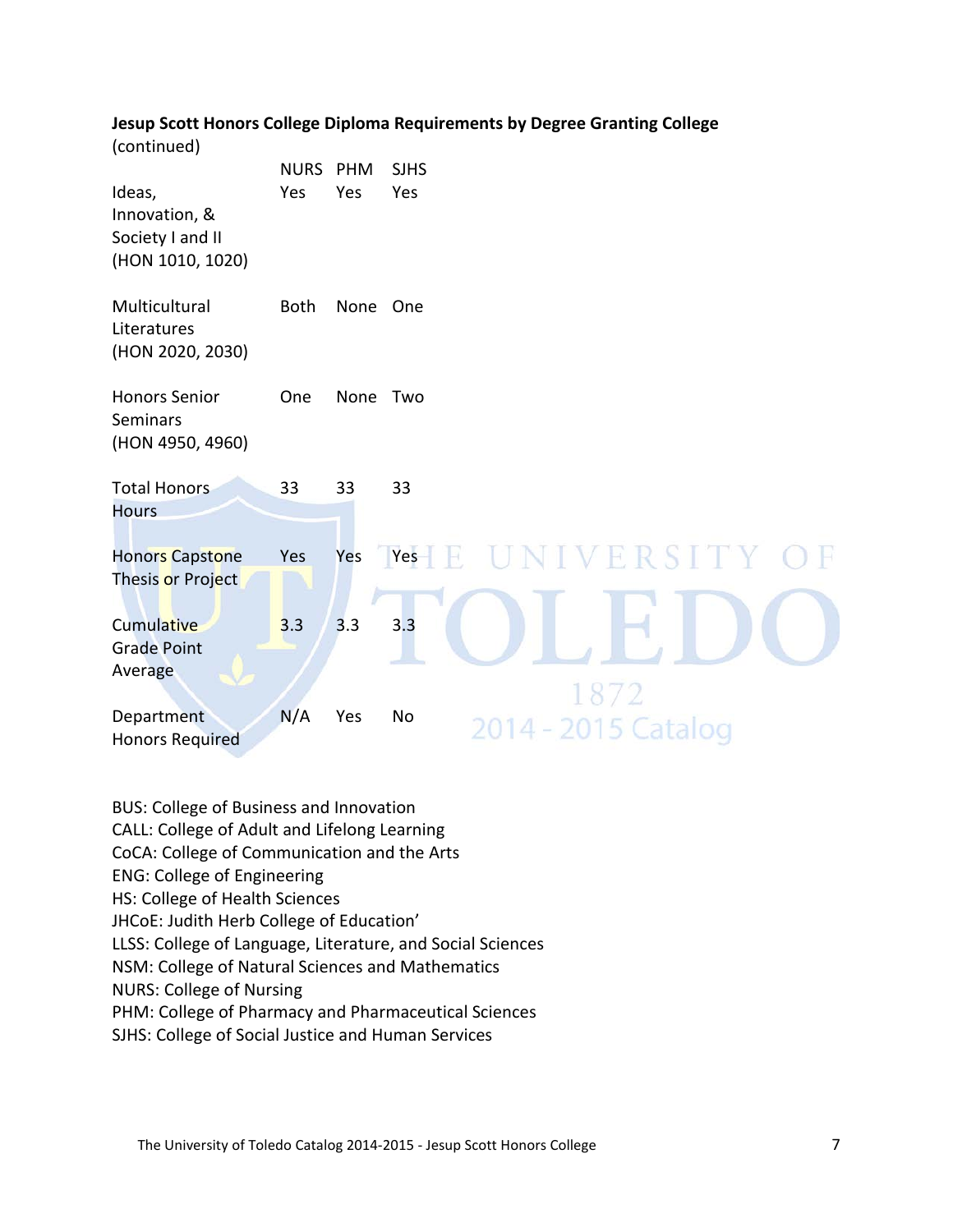#### **Jesup Scott Honors College Courses**

#### **HON 1010 Ideas, Innovation, and Society I**

This reading, writing and discussion course examines Great Books and formative ideas, primarily from the Western tradition. Readings Conference 1010 focuses on selected works from ancient times through the Middle Ages. [3 credit hours]

#### **HON 1020 Ideas, Innovation, and Society II**

This reading, writing and discussion course examines Great Books and formative ideas, primarily from the Western tradition. Readings Conference 1020 focuses on selected works from the Renaissance through the 20th Century. [3 credit hours]

# **HON 2020 Multicultural Literatures: The North American Experience-Honors-WAC**

This reading, writing and discussion course examines selected literatures of the North American experience: for example, texts by African American, Arab American, Asian American, Hispanic or Native American authors. [3 credit hours]

#### **HON 2030 Multicultural Literatures: The Non-European World-Honors-WAC**

This reading, writing and discussion course examines selected non-European literatures. [1-5 credit hours]

#### **HON 2990 Independent Study**

Supervised independent study. [3 credit hours]

#### **HON 4950 Honors Seminar**

These interdisciplinary seminars are organized around a variety of subjects and intellectual concerns. [3 credit hours]

#### **HON 4960 Honors Seminar**

These interdisciplinary seminars are organized around a variety of subjects and intellectual concerns. [1-5 credit hours]

# **HON 4990 Independent Study**

Supervised independent study.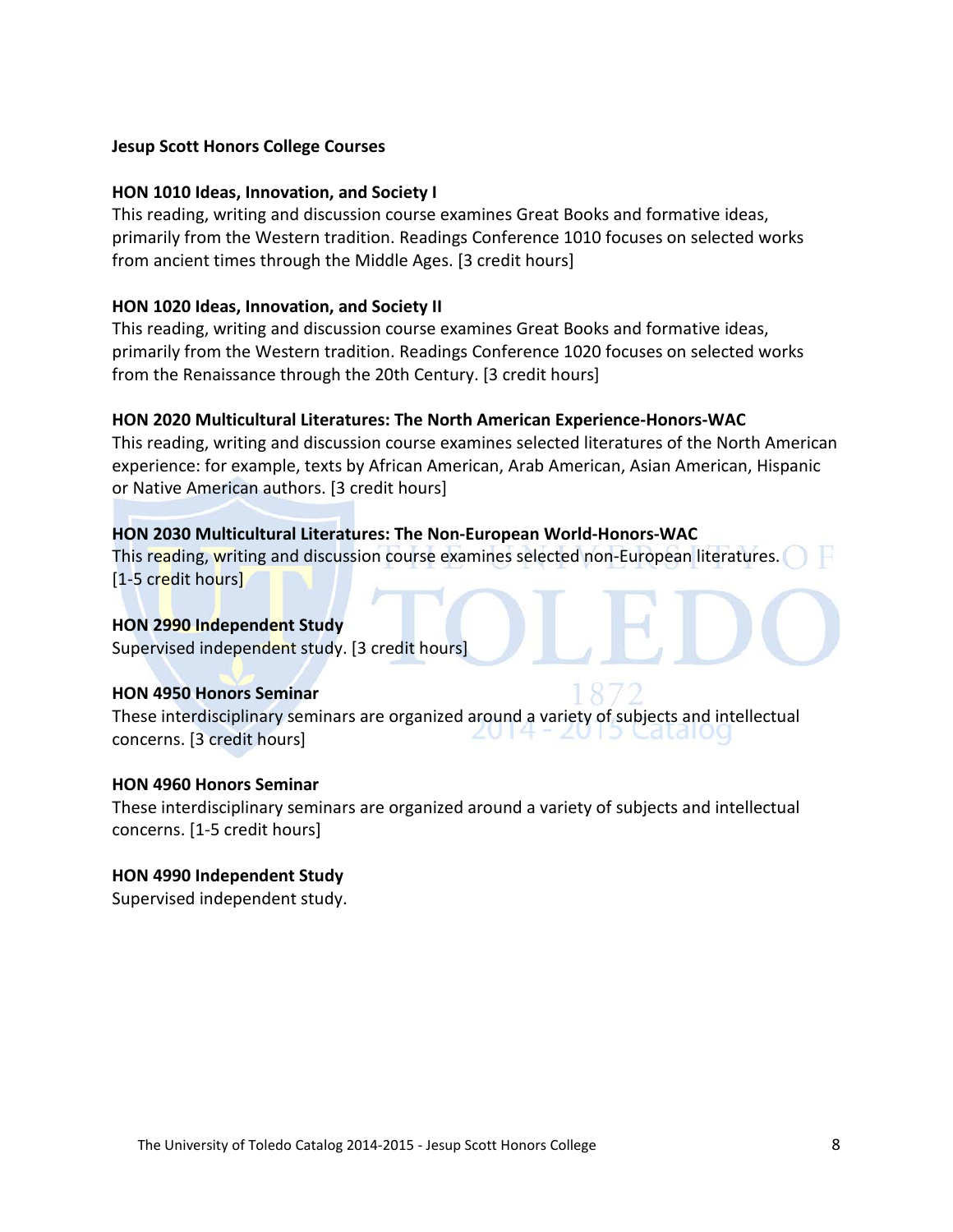# **Office of Undergraduate Research (OUR-UT)**

OUR-UT programs are open to all undergraduate students at UT OUR-UT office: MacKinnon Hall, MK1010-A. OUR-UT website: http://www.utoledo.edu/honors/undergradresearch/index.html Email: undergradresearch@utoledo.edu

# **Thomas Kvale**

Director, Office of Undergraduate Research thomas.kvale@utoledo.edu

# **Larry Connin**

Administrative Coordinator, Associate Director of Undergraduate Research MacKinnon Hall 1010D *larry.connin@utoledo.edu* Phone: 419.530.6037

**OUR-UT Mission Statement**: The Office of Undergraduate Research provides meaningful research opportunities for all UT undergraduate students. We accomplish this mission by being a resource for faculty members to increase undergraduate involvement in their research, by being a resource for the community and local industries to increase their involvement in undergraduate research, and by aiding in the integration of a research component to existing courses and/or development of new research intensive courses.

The Office of Undergraduate Research is a central resource for undergraduate research at the University of Toledo.

# **Primary Objectives of OUR-UT are to:**

# 1872 2014 - 2015 Catalog

- Be a focal point for research opportunities for undergraduates.
- Be an advocate for increased funding of undergraduate research at UT.
- Showcase research accomplishments of UT undergraduates.
- Be a resource for faculty members to increase undergraduate involvement in their research.
- Be a resource for the community and local industries to increase their involvement in undergraduate research.
- Aid in the integration of a research component to existing courses and/or development of new research-intensive courses.
- Coordinate undergraduate research involvement with the other offices at UT including: the Office of Research, the Honors Program, the Office of Service Learning, the various colleges, and the various departments and/or academic programs.